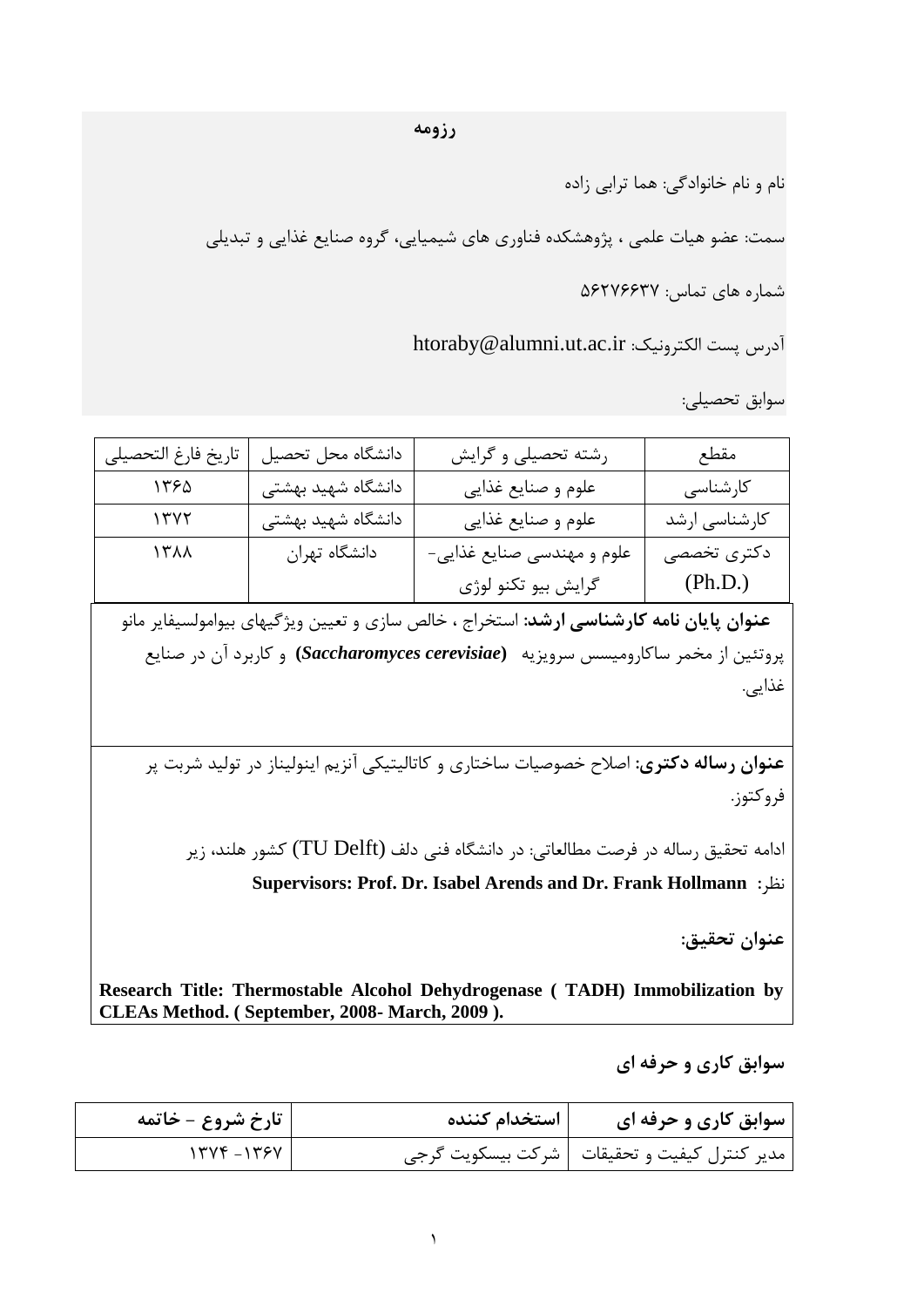| ۱۳۷۳– تا کنون                      | سازمان پژوهش های علمی و صنعتی  | ِ عضو هيات علمي       |
|------------------------------------|--------------------------------|-----------------------|
|                                    | ايران                          |                       |
| ۹۴ تا ۹۲–۸۴مو ۹۸ و ۹۲ تا ۹۴ $\sim$ | سازمان پژوهش های علمی و صنع تی | مدير گروه صنايع غذايي |
|                                    | ايران                          |                       |

**ؾَاثق پػٍّشی** 

| مسوليت     | تاريخ شروع                      | مقياس        | عنوان                                               |
|------------|---------------------------------|--------------|-----------------------------------------------------|
|            | و خاتمه                         |              |                                                     |
| مجرى       | 14-1517                         | آزمایشگاهی   | ۱-استخراج ، خالص سازی و تعیین ویژگیهای              |
|            |                                 |              |                                                     |
|            |                                 |              | بیوامولسیفایر مانو پروتئین از مخمر ساکارومیسس       |
|            |                                 |              | سرویزیه (Saccharomyces cerevisiae) و کاربرد ان      |
|            |                                 |              | در صنایع غذایی                                      |
| همکار اصلی | 16-1314                         | آزمایشگاهی-  | ۲- تولید پنیر فتا با روش اولترافیلتراسیون           |
|            |                                 | پايلوت پلنت  |                                                     |
| مجرى       | 77-1270                         | آزمایشگاهی-  | ۳- تولید کریستال الفا لاکتوز منو هیدرات با خلوص     |
|            |                                 | پايلوت پلنت  | از اب پنیر (USP)                                    |
| همکار اصلی | 79-1377                         | آزمایشگاهی-  | ۴- فرایند، آماده سازی،و بسته بندی خرما              |
|            |                                 | صنعتی        |                                                     |
| مجرى       | $\lambda Y - \lambda Y \lambda$ | آزمایشگاهی   | ۵– تولید تثبیت کننده ابری کننده در تولیدپودر نوشابه |
|            |                                 |              | های فوری عصاره میوه ها                              |
| مجرى       | 70-1374                         | آزمایشگاهی–  | ۶- تولید شیر تغلیظ شده شیرین                        |
|            |                                 | پايلوت پلنت  |                                                     |
| مجرى       | 13-1317                         | آزمایشگاهی-  | ۷- تولید مالتودکسترین از نشاسته با روش آنزیمی       |
|            |                                 | پايلوت پلنت  |                                                     |
| ناظر       | $V9-1VVF$                       | آزمایشگاهی-  | ۸– تولید صمغ زانتان با استفاده از ًمیکروارگانیزم    |
|            |                                 | پايلوت پلنت– | (Xanthomonas campestris)                            |
|            |                                 | نيمه صنعتى   |                                                     |
| ناظر       | 78-1570                         | آزمایشگاهی   | ۹- تولید شربت گلوکز- گالاکتوز با روش آنزیمی از اب   |
|            |                                 |              | پنیر                                                |
| همکار اصلی | 15-1517                         | مطالعاتي     | ۱۰- بررسی مشکلات تکنولوژیکی صنایع نوشابه سازی       |
|            |                                 |              | ايران                                               |
| همكار      | $\lambda$ 1-1۳ $\lambda$ .      | مطالعاتي     | ١١- مطالعه استفاده از ضايعات جانبي خرما             |
| ناظر       | 13-1317                         | مطالعاتي     | ۱۲- مطالعه وضعیت تکنولوژیکی روغن ها و چربی ها در    |
|            |                                 |              | صنايع روغن ايران                                    |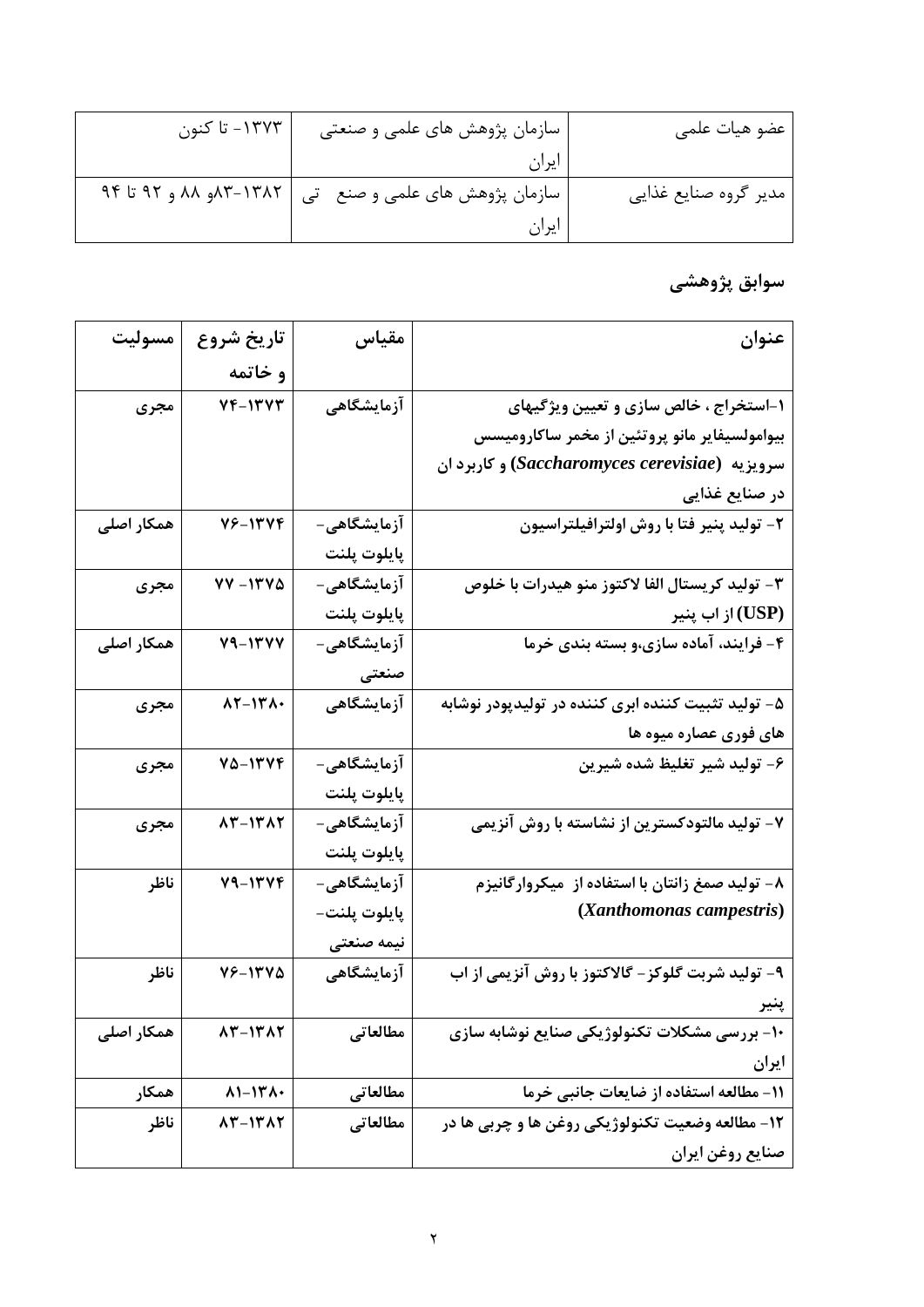| مجرى | $9 - 91$       | آزمایشگاهی   | ۱۳- تثبیت چند آنزیمی آنزیم های آلفا-آمیلاز،           |
|------|----------------|--------------|-------------------------------------------------------|
|      |                |              | گلوکوآمیلاز و پولولاناز با روش -Mesoporous Multi      |
|      |                |              | CLEAs با هدف توليد شربت گلوكز                         |
| مجرى | $9 - 97$       | آزمایشگاهی   | ۱۴- تهیه مکمل غذایی از عصاره خرما و ایزوله پروتئین    |
|      |                |              | های سویا                                              |
| مجرى | $91 - 90$      | آزمایشگاهی - | ۱۵– تولید شربت های مالتودکسترین و گلوکز با استفاده از |
|      |                | صنعتى        | فرآیند های آنزیمی در مقیاس آزمایشگلهی و صنعتی         |
| مجرى | $4V - 9\Delta$ | آزمایشگاهی   | ۱۶ – تثبیت آنزیم نارینجیناز با روش CLEAs نانو         |
|      |                |              | مغناطیسی با هدف تلخی زدایی از عصاره پرتقال            |
| مجرى | ۹۷ تا کنون     | آزمایشگاهی - | ۱۷- تولید اسانس های پودری با روش ریزدرون پوشانی وبا   |
|      |                | صنعتی        | استفاده از خشک کن پاششی با کاربرد در صنایع غذایی      |

انتشار کتاب و مقاله

.<br>1 -انتشار کتاب :

۱ – ترابی زاده ، هما. (۱۳۸۱)، امولسیون های غذایی و امولسیفایرها. انتشارات کتاب ایران (آییژ)، چاپ اول. تْزاى **964-7006-43-8**. **ISBN**.

۲ -ترابی زاده ، هما. (۱۳۹۲)، تثبیت و پایدار سازی آنزیم ها از دیدگاه تئوری و فنآوری. انتشارات سازمان پژوهش های علمی و صنعتی ایران. تالیف، در دست تهیه.

3- Torabizadeh,H. Molecular Dynamics Simulations and Molecular Docking Approaches in Endoinulinase Chemical Modification. In: Azat Mukhametov,editors. Software and Techniques for Bio-Molecular Modeling, Austin Publications LLC, USA., Chapter 17., 2016, pp:237-246.

**-2 چبح هقبلِ زض غٍضًبل**

**1**- Torabizadeh,H., Shojaosadati,S.A**,**Tehrani, H.A **.**Preparation and Characterisation of Bioemulsifier from Saccharomyces cervisiae and its application in food products . *LWT - Food Science and Technology*, Vol.29(8), (1996) P:734-737**.**

**2**- Torabizadeh,H. Microencapsulation and its applications in food and chemical industries,part Ι. *Iranian journal of chemistry*.vol 16, (2002) P:49-53.

**3**- Torabizadeh,H. Microencapsulation and its applications in food and chemical industries,part Π. *Iranian journal of chemistry*.vol 17, (2003) P:40-42.

**4**-Torabizadeh. H; Habibi Rezaei. M; Safari. M; Moosavi- Movahedi. A.A; Razavi. H.Semi-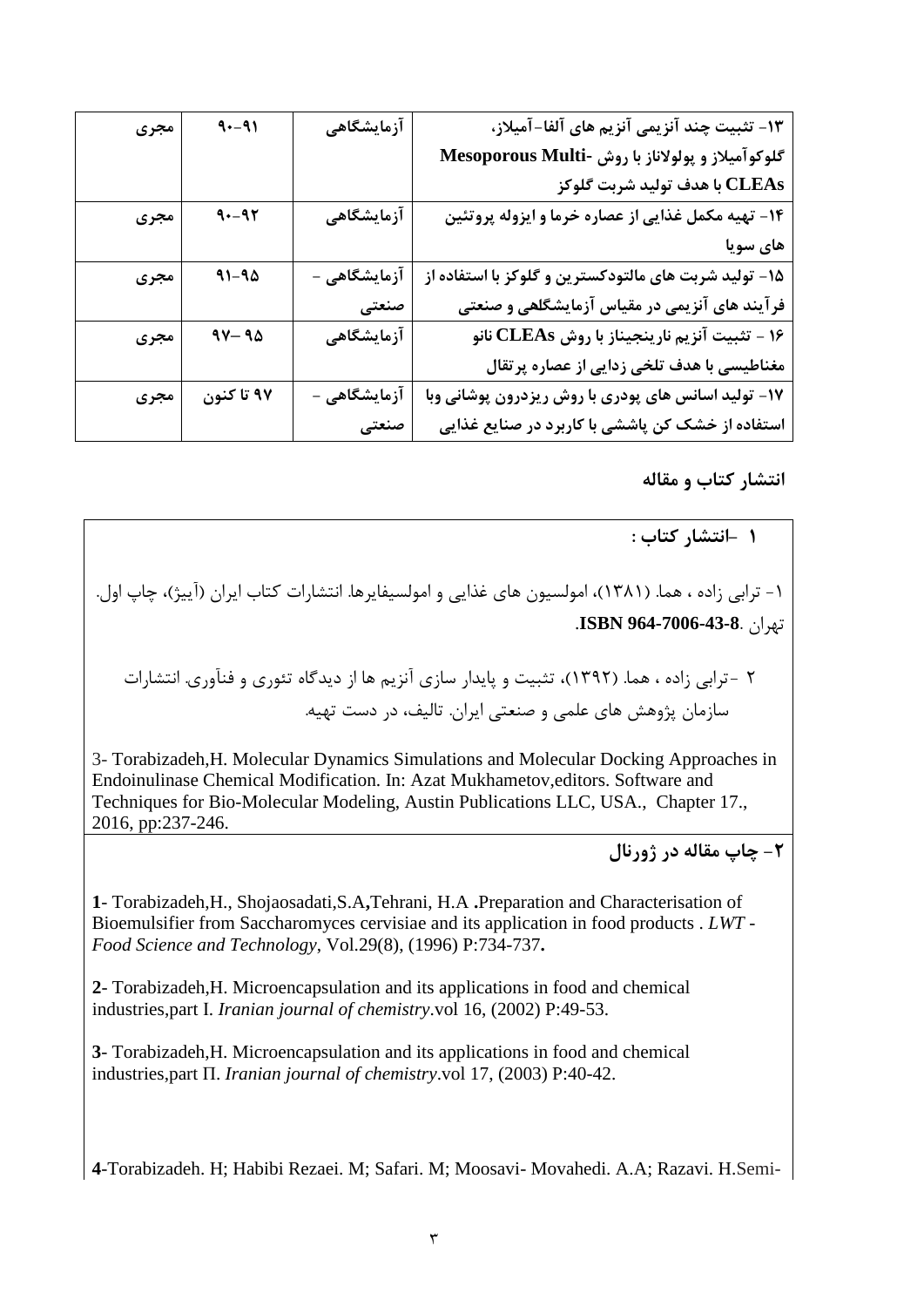rational Chemical Modification of Endoinulinase by Pyridoxal 5'-phosphate and Ascorbic acid , *Journal of Molecular Catalysis B: Enzymatic*, 62 (2010) **:** 257- 264.

**5**- Torabizadeh. H ; Mohammad – Safari ; Mehran - Habibi Rezaei ; Ali Akbar - Moosavi-Movahedi; Ahmad – Sharifizadeh; Homa - Azizian, ; Massoud – Amanlou. Endo-inulinase Stabilization by Pyridoxal Phosphate Modification: A Kinetics, Thermodynamics,and Simulation Approach. *Applied Biochemistry and Biotechnology*, (2011) 165:1661–1673.

**6**- Torabizadeh,H. All Proteins have a Basic Molecular Formula. *World Academy of Science, Engineering, and Technology journal*. 78 (2011), 961-965.

**7**- Torabizadeh. H, Tavakoli. M, Safari. M. Immobilization of thermostable Alphaamylase from Bacillus licheniformis by cross-linked enzyme aggregates method using calcium and sodium ions as additives. *Journal of Molecular Catalysis B: Enzymatic*, 108 (2014) 13-20.

**8**- Torabizadeh, H., Mahmoudi, A. (2018). Inulin hydrolysis by inulinase immobilized covalently on magnetic nanoparticles prepared with wheat gluten hydrolysates. *Biotechnology Reports*. 17, 97-103.

**9**- Torabizadeh, H., Mikani, M., Rahmanian, R. (2018). Inulin Hydrolysis by Immobilized Inulinase on Functionalized Magnetic Nanoparticles Using Soy Protein Isolate and Bovine Serum Albumin. *Journal of The Chinese Chemical Society*. 1-9.

**10**- Mikani, M., Torabizadeh, H., Rahmanian, R. (2018). Magnetic soy protein isolate– bovine serum albumin nanoparticles preparation as a carrier for inulinase immobilization. *IET Nanobiotechnology*. 1-7.

**11.** Torabizadeh, H., Mikani, M. (2018). Nano-magnetic cross-linked enzyme aggregates of naringinase an efficient nanobiocatalyst for naringin hydrolysis. *International Journal of Biological Macromolecules*. 117, 134-143.

**12.**Torabizadeh, H., Mikani, M. (2018). Kinetic and Thermodynamic Features of Nanomagnetic Cross-Linked Enzyme Aggregates of Naringinase Nanobiocatalyst In Naringin Hydrolysis.

*International Journal of Biological Macromolecules*. 119: 717-725.

**13-** Torabizadeh, H., Montazeri, E. (2019). Co-immobilization of Fungamyl and Maltogenase By Nano-Magnetic Cross-Linked Enzyme Aggregates Method in High Maltose Syrup Production From Corn Starch.*Bioresource Technology*. Under revision.

**14-** Torabizadeh, H., Montazeri, E. (2019). Kinetic and Thermodynamic Properties of Coimmobilized Fungamyl and Maltogenase By NM-Combi-CLEAs Method. *Bioresource Technology*. Under revision.

-**15 هیکبًی، هحسث،.ِ تطاثی ظاز،ُ ّوب،. ضحوبًیاى، ضضب. تْیِ ًبًَ حبهلّبی هغٌبطیؿی ایعٍلِ پطٍتئیي ؾَیب ثب**  روش ژِ لاتیناسیون سرد به عنوان بستری مناسب جهت تثبیت آنزیم اینولیناز. مجله علمی-پژوهشی شیمی کاربردی (اندیشه علوم)،سال دوازدهم، شماره ۴۳، تابستان ۱۳۹۶، صفحات ۶۴-۵۱.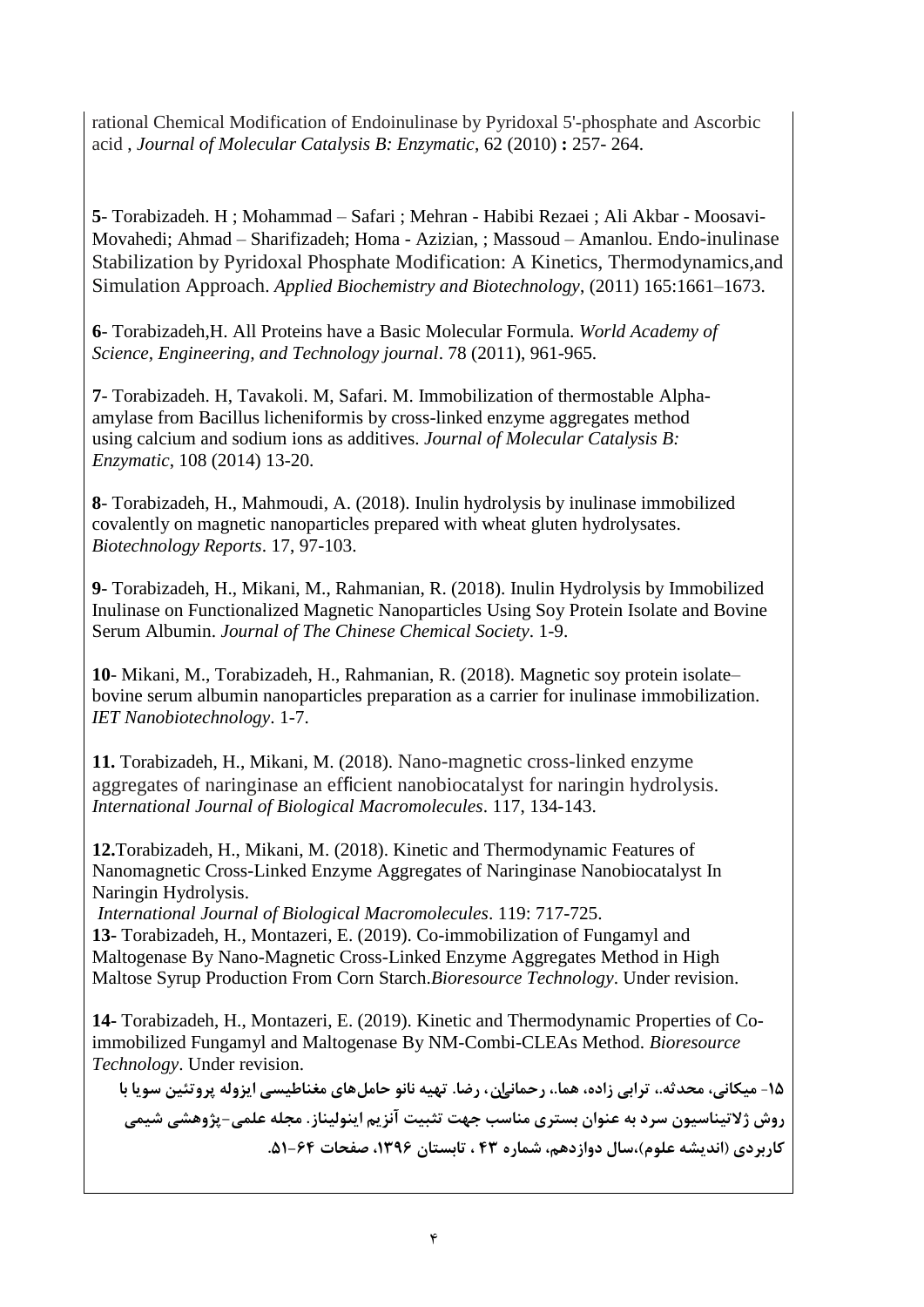16- میکانی، محدثه.، ترابی زاده، هما.، رحمانیان، رضا. تولید تک مرحله ای شربت پرفروکتوز از اینولین ریشه کاسنی با استفاده از آنز بم اینولیناز تثبیت شده بر روی نانوذرات مغناطیسی عامل دارشده با نانوذرات پروتئینی. **فظلٌبهِ فٌبٍضی ّبی ًَیي غصایی، ؾبل چْبضم، شوبضُ 13 ، طفح،-ِ پبییع ،1395 طفحبت .79-91**

**-17 تطاثی ظاز،ُ ّوب،. هیکبًی، هحسث،.ِ هحوَزی، آؾی.ِ تثجیت آًعین ایٌَلیٌبظ ضٍی ًبًَشضات هغٌبطیؿی پپتیسی**  و پروتئینی جهت تولید شربت پر فروکتوز. فصلنامه علمی-پژوهشی علوم و صنایع غذایی ایران، پذیرفته شده **ثطای اًتشبض، 29 /1/ 96 .**

**-18 هحوَزی، آؾی،.ِ تطاثی ظاز،ُ ّوب. تثجیت آًعین ایٌَلیٌبظ حبطل اظ آؾپطغیلَؼ ًبیجط ثط ضٍی ًبًَپپتیسّبی**  هغناطیسی ٍ هیدرولیزات گلوتنی گندم با هدف تولید شربت پرفروکتوز. مجله علوم تغذیه و صنایع غذایی ایران. سال دوازدهم، شماره ۴، زمستان ۱۳۹۶، صفحات **۱۱۰–۱۰۳** .

**-19 هحوسحؿیي ؾلوبًی، هحسثِ هیکبًی، ّوب تطاةی ظاز،ُ ضضب ضحوبًیبى. کبضثطز ًبًَ شضات هغٌبطیؿی آّي**  اکسید در فرآیند تثبیت بیومولکولِ های زیستی. مجله علمی- پژوهشی دانشگاه علوم پزشکی شهید صدوقی **یعز. زٍضُ ،25 شوبضُ ،4 ؾبل ،1396 .287-299**

۳- مقاله در کنگره های بین المللی:

1- Torabizadeh,H. The Effect of Process Conditions on The Hydrolysis of Corn Starch by *Bacillus licheniformis* α-amylase During Maltodextrin Production. 11<sup>th</sup> European Congress on Biotechnology, Basel-Switzerland . 24-29 August, **2003 .**

2- Torabizadeh,H. Rheological Behavior of Corn Starch During α-amylolysis for Maltodextrin production. 4<sup>th</sup> European Congress of Chemical Engineering, Granada-Spain 22-25 September , **2003.**

3- Enzyme Engineering Conference, September 20- 24, **2009**, Groningen- The Netherlands. Expression and Modification of Enzymes for Secondary Metabolites: Poster NO: 76 Title: Chemical Modification of Endoinulinase by Pyridoxal 5'-phosphate and Ascorbic acid.

4- EFFoST Conference – New Challenges in Food Preservation. November,11 – 13, **2009** , Budapest- Hungary. Processing- Improved Traditional Processes. Poster NO: P 306 Chemical Modification of Endoinulinase by Vitamine  $B_6$  and Vitamine C.

5- Netherlands Biotechnology Congress (NBC-13), Poster PP 24: 129 Endoinulinase Stabilization Using Pyridoxal Phosphate Modification Startegy: A Modeling, Kinetics, and Thermodynamics Approach. March,11-12, **2010**, Ede- Wageningen, The Netherlands.

6- Torabizadeh,H. All Proteins have a Basic Molecular Formula. Oral Presentation at: International Conference on Bioinformatics and Bioengineering (WASET). July, 13-15, **2011**. Amsterdam, The Netherlands.

7- Torabizadeh. H., Tavakoli. M., Safari. M. Immobilization of Thermostable Alphaamylase from *Bacillus licheniformis* by Cross-Linked Enzyme Aggregates Method. 6<sup>th</sup> International Congress on Biocatalysis (Biocat2012). September 2-6, **2012**. Hamburg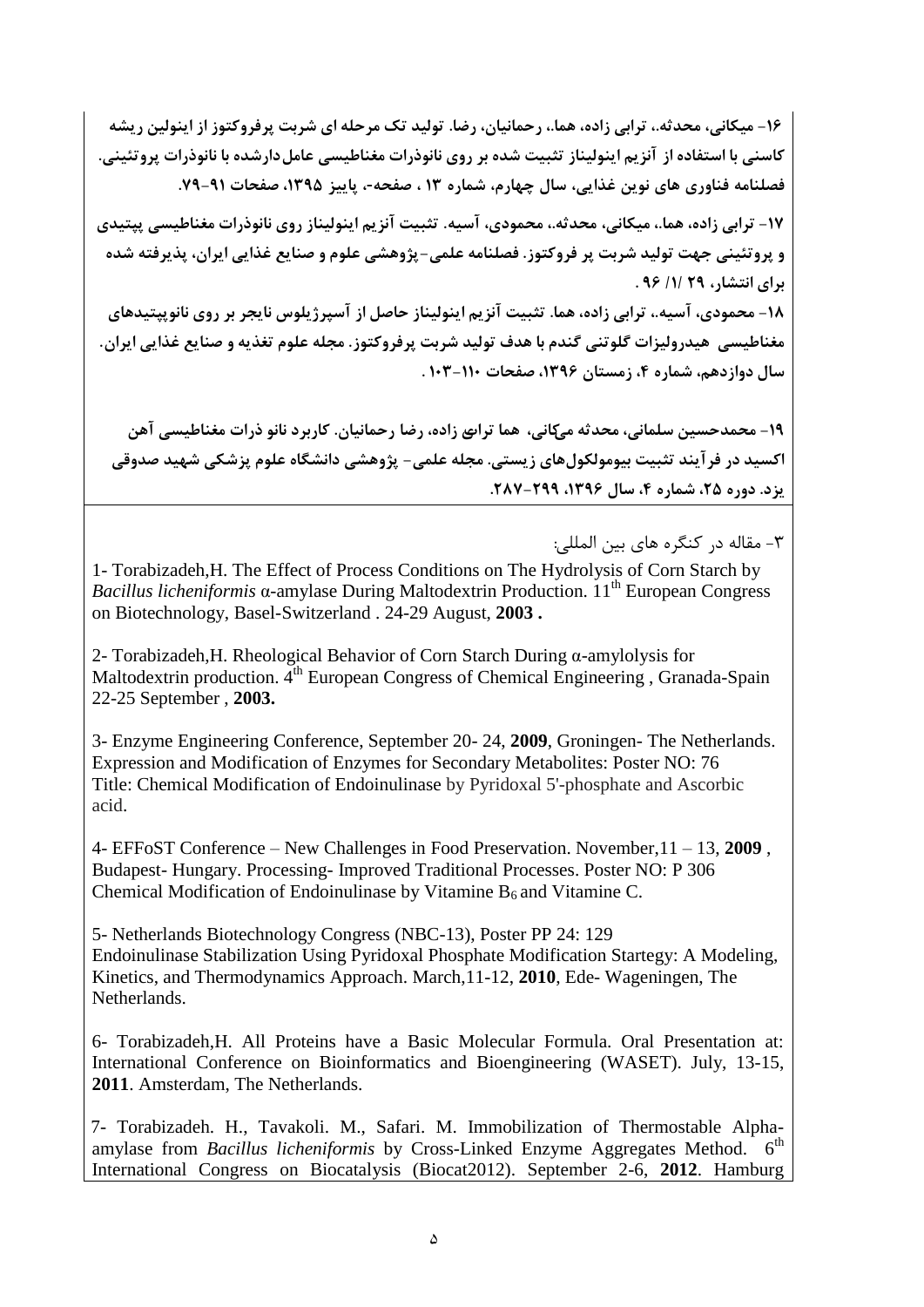University of Technology, Hamburg, Germany.

8- Torabizadeh. H. Inulinase Immobilization On Wheat Gluten Hydrolysates Nanoparticles By A Modified Desolvation Method. 7<sup>th</sup> International Congress on Biocatalysis (Biocat2014). August 31th – September 4, **2014**. Hamburg University of Technology (TUHH), Hamburg, Germany.

9- Torabizadeh. H. Inulinase Immobilization On Functionalized Magnetic Nanoparticles Prepared with Soy Protein Isolate Conjugated Bovine serum Albumin for High Fructose Syrup Production. 19th International Conference on Biotechnology and Bioengineering, Stockholm, Sweden ,July, 13-14, **2017**.

| تاريخ          | تاريخ   | دانشگاه  | مقطع     | عنوان پايان نامه /رساله              | رشته          | نام و نام    |
|----------------|---------|----------|----------|--------------------------------------|---------------|--------------|
| دفاع           | شروع    |          | تحصيلى   |                                      | تحصيلى        | خانوادگی     |
|                |         |          |          |                                      |               | دانشجو       |
| 91/779         | 9.19/7. | تهران    | کارشناسی | تثبيت آنزيم آلفا– آميلاز _ مقاوم به  | صنايع غذايبي- | محمد توكلى   |
|                |         |          | ارشد     | حرارت با روش CLEAs با هدف            | گرايش         |              |
|                |         |          |          | تهيه شربت گلوكز                      | بيوتكنولوژى   |              |
| $97/\lambda/1$ | 9.111Y  | تهران    | دكترى    | تولید تک مرحله ای شربت با            | صنايع غذايي-  | مهسان        |
|                |         |          | (Ph.D.)  | فروكتوز بالا (HFS) به كمك تثبيت      | گرايش         | كريمى        |
|                |         |          |          | آنزیم اینولیناز به روش رونشینی       | تكنولوژي      |              |
|                |         |          |          |                                      | غذایی         |              |
| 95/7/1         | 91/Y/1  | سازمان   | كارشناسى | تهیه هیدرولیزات های پروتئینی از      | صنايع غذايي   | عاطفه نيازي  |
|                |         | پژو هش   | ارشد     | گلوتن گندم با استفاده از فرآیند های  |               |              |
|                |         | های علمی |          | آنزيمى                               | (پژوهش        |              |
|                |         | و صنعتی  |          |                                      | محور)         |              |
|                |         | ايران    |          |                                      |               |              |
| 95/Y/1         | 97/Y/1  | سازمان   | كارشناسى | تهیه تک مرحله ای شربت فروکتوز با     | صنايع غذايي   | محدثه میکانی |
|                |         | پژوهش    | ارشد     | استفاده از تثبيت آنزيم اينوليناز روى |               |              |
|                |         | های علمی |          | نانوذرات مغناطيسي ايزوله پروتئين     | (پژوهش        |              |
|                |         | و صن عتی |          | سویا همراه با سرم آلبومین گاوی       | محور)         |              |
|                |         | ايران    |          |                                      |               |              |
|                |         |          |          |                                      |               |              |
| 95/11/1        | 97/Y/1  | سازمان   | كارشناسى | تهیه تک مرحلهای شربت فروکتوز با      | صنايع غذايي   | آسيه         |
|                |         | پژوهش    | ارشد     | استفاده از تثبيت آنزيم اينوليناز روي |               | محمودى       |
|                |         | های علمی |          | نانوذرات مغناطيسي هيدروليزات         | (پژوهش        |              |
|                |         | و صنعتی  |          | گلوتنى گندم                          | محور)         |              |
|                |         | ايران    |          |                                      |               |              |

راهنمایی و مشاور پایان نامه های دانشجویی